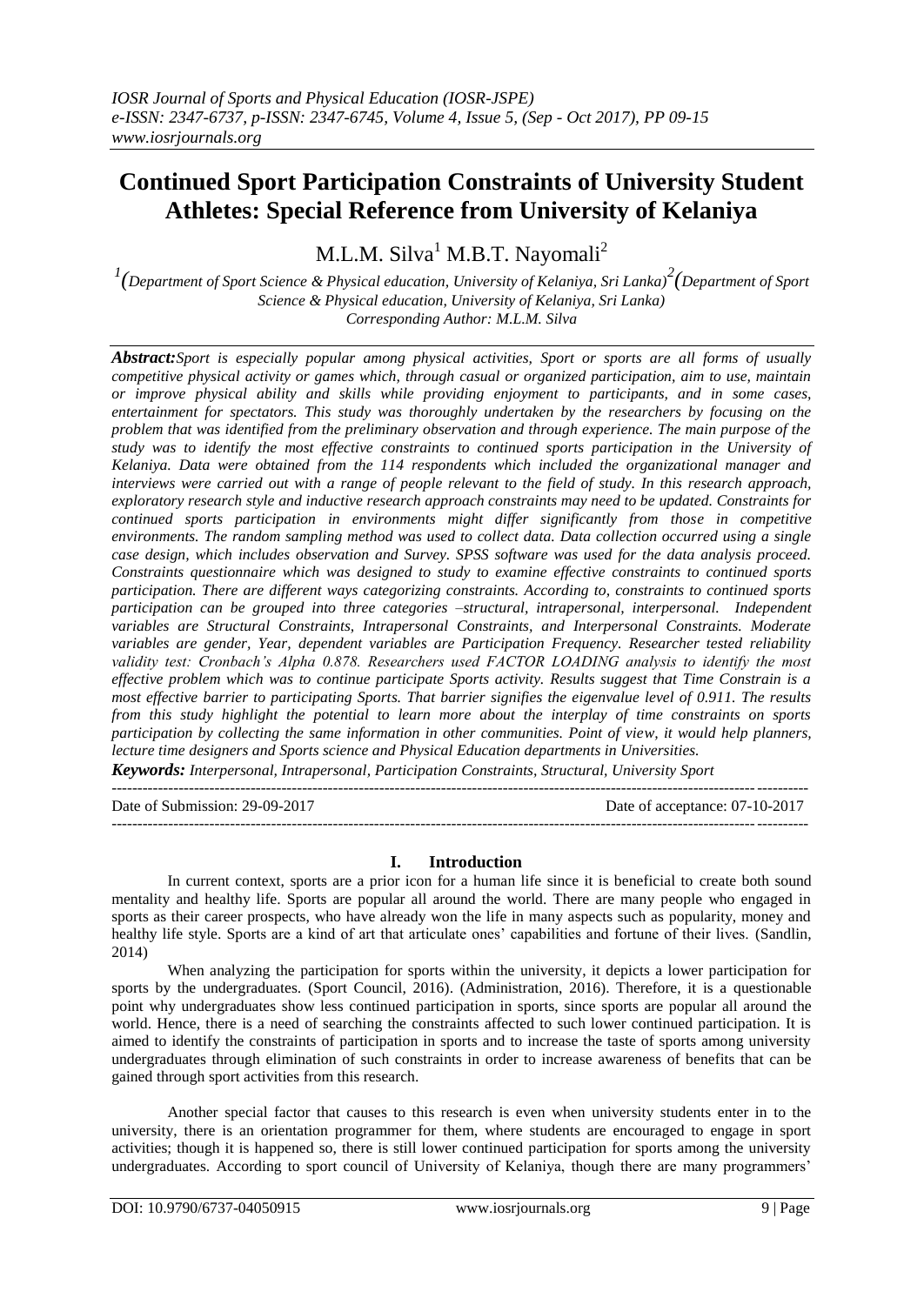such as sports cooler nights, best sport person competition, still there is lack of participation in sports.(SportCouncil, 2016).

It is revealed that lack of knowledge, lack of money, effectiveness of encouraging factors, style of education, different tastes are some constraints for undergraduates' continued participation in sports through many researches. (Lee, Lee, & Min-Haeng, 2011).

## **Social Aspects of Sport and Leisure Participation**

In the late 1960s, researchers found preliminary support for the idea that recreation activities are often characterized by the group structure of participants, with different groups having different objectives and needs (Burch, 1969). Burch (1969) postulated that the origins of leisure participation and continued involvement are more often influenced by individuals' social connections and circles of co-workers, friends, and family than by individual causes. Subsequent research built on Burch's seminal work has demonstrated that individual variation in leisure behavior is often well explained by social group influences (Field & O'Leary, 1973). Similarly, Stokowski (1990) suggested that leisure occurs in a social world and an individual's engagement is influenced and constrained by social circumstances, often beyond the control of the individual. However, leisure researchers have traditionally examined an individual's behavior at the expense of studying the social group (Arai &Pedlar, 2003; Mannell et al., 2006; Scott &Godbey, 1992). Sampling the disconnected individual in a random sample is potentially problematic though, because "the connectedness of humans is carefully sampled out" (Meyersohn, 1969, p. 55). Thus, while the act of participating in leisure has been recognized as a social experience, limited research has been conducted on the social or recreational group (Heuser, 2005; Scott &Godbey, 1992; Yarnal et al., 2008).

Research that has examined the social aspects of sport and leisure behavior has taken a social worlds or subculture perspective. A social world or subculture is a distinct 13 group in which members orient themselves in an identifiable way (Donnelly & Young, 1988; Unruh, 1979). Similarly, Scott and Godbey (1992) noted that social worlds represent a "unique scheme of life in which members share in a special set of meanings and in which various cultural elements are created and made meaningful by social world members and serve to set the social world apart from other social worlds" (p. 49). Early work in the area of recreation specialization speculated that individuals highly committed to an activity were part of a leisure social world that influenced the decisions they made in other aspects of their life including friendships, career, and vacation (e.g., Bryan, 1977). Social worlds in sport and leisure socialize members by setting norms related to leisure styles, clothing and equipment, meanings of activity participation, and behaviors associated with the activity (Donnelly & Young, 1988; Scott &Godbey, 1992; Wheaton, 2000).

Contrary to previous research arguing individuals progress and become more specialized the longer they participate in an activity (e.g., Bryan, 1977; Glancy, 1990; McIntyre &Pigram, 1992), Scott and Godbey's (1992, 1994) ethnographic work on adult bridge groups found that not all bridge players were interested in becoming more specialized. Rather, they concluded that there were two different groups of people, namely those who were interested in being serious players and those who were interested in being social players. The groups varied based on a number of characteristics including the recruitment of new players, style of game played, adherence to formal rules, creation of player partnerships, physical setting where games are played, conversations that take place during the game, characteristics of players, and the types of relationships formed. Further, the social players made a point of not progressing to the serious bridge group. 14 Thus, Scott and Godbey (1994) concluded that an increase in specialization may not occur over time for all participants, and as a result, specialization may be better conceptualized as membership in different social worlds, as opposed to a continuum of expertise. Similarly, in a study of women lawn bowlers, Heuser (2005) found that some of the women were not interested in being serious players and created a playing environment that met their needs (e.g., low competition, constant chatter between members, and a lack of concern for the specific rules). Instead, the women were interested in spending meaningful time with one another in a social and relaxed environment. Despite these findings, limited understandings of the various ways in which social groups influence recreational participation remain. (Wood, 2011)

# **II. Methodology**

Research approaches are plans and the procedures for research that span the steps from broad assumptions to detailed methods of data collection, analysis, and interpretation. This plan involves several decisions, and they need not be taken in the order in which they make sense to me and the order of their presentation here. The overall decision involves which approach should be used to study a topic. Three research approaches are advanced: (a) qualitative, (b) quantitative, and (c) mixed methods. Unquestionably, the three approaches are not as discrete as they first appear. Qualitative and quantitative approaches should not be viewed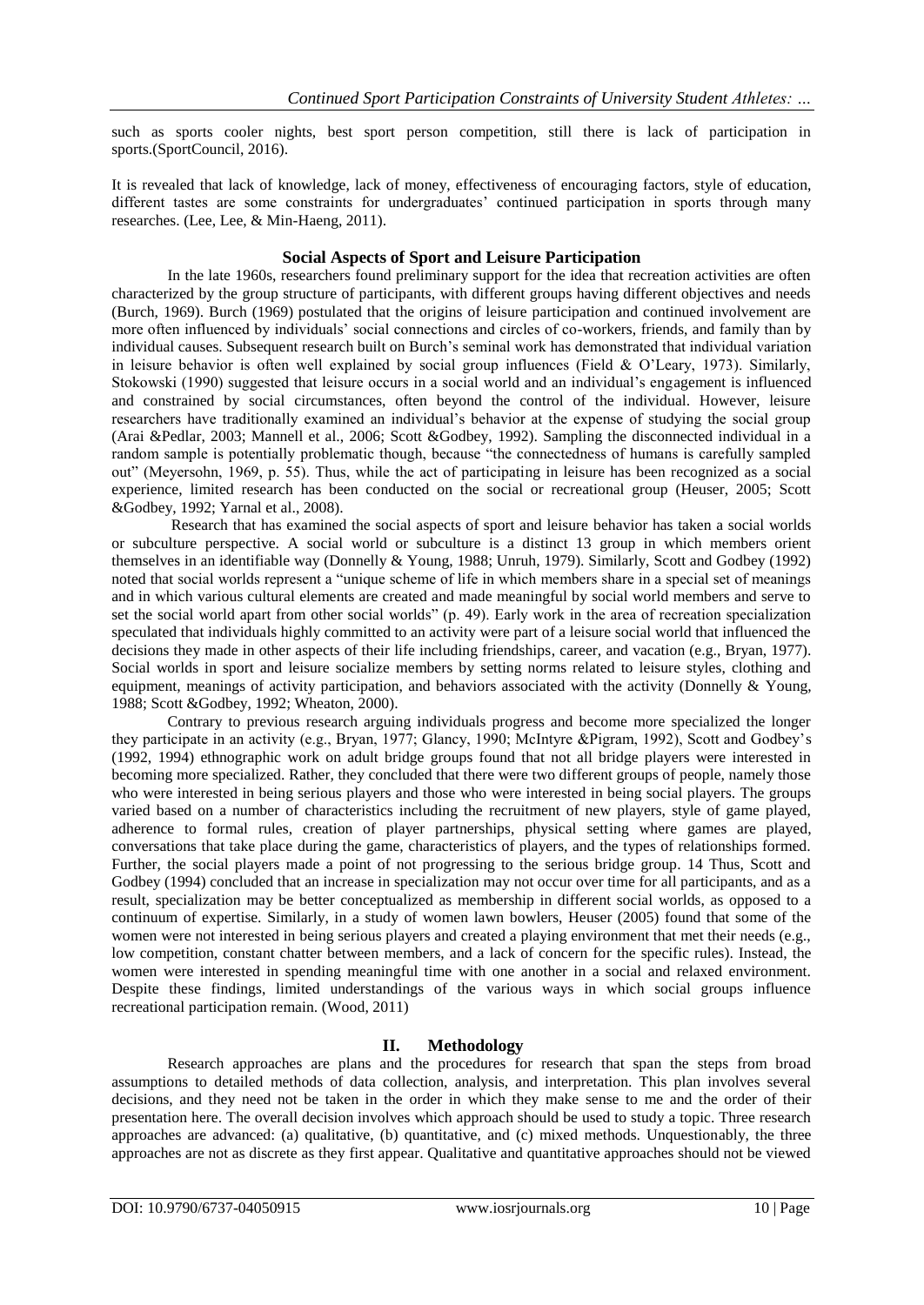as rigid, distinct categories, polar opposites, or dichotomies. Instead, they represent different ends on a continuum. (Newman & Benz, 1998)

There are two alternative research dichotomies: Qualitative and quantitative, Deskwork and Fieldwork. Quantitative research is empirical research where the data are in the form of number. (Punch, 2005) The quantitative research approach was used in this study to reach the set objectives of the research. (Alzheimer Europe Office, 2009). The former involves the generation of data in quantitative from which can be subjected to rigorous quantitative analysis in a formal and rigid fashion. This approach can be further Sub-Classified into Inferential, Experimental and Simulation approach to research.

Inductive approach, also known in inductive reasoning, starts with the observations and theories are proposed towards the end of the [research process](http://research-methodology.net/research-methodology/research-process/) as a result of observations. Inductive research "involves the search for pattern from observation and the development of explanations – theories – for those patterns through series of hypotheses". No theories or hypotheses would apply in inductive studies at the beginning of the research and the researcher is free in terms of altering the direction for the study after the research process had commenced.It is important to stress that inductive approach does not imply disregarding theories when formulating research questions and objectives. This approach aims to generate meanings from the data set collected in order to identify patterns and relationships to build a theory; however, inductive approach does not prevent the researcher from using existing theory to formulate the research question to be explored. Inductive reasoning is based on learning from experience. Patterns, resemblances and regularities in experience (premises) are observed in order to reach conclusions (or to generate theory). (Dudovskiy, 2011).

In quantitative research behavior of variables are measured quantitatively. As current research is intended to reveal a most effective constrain for continued sport participation. It is necessarily considered as a quantitative research inductive research approach.As this study was exploratory in nature, it was intended to collect primary data as much as possible. Deriving accurate information from field surveys was highly dependent upon the survey methods constraints. The Data collected from Questionnaire was developed for the continued sport participation constraints in University of Kelaniya. Participation constraints questionnaires were designed to focus on three major factors. (1) Intrapersonal (2) Interpersonal (3) Structural. Seven General questions were designed in the questionnaire.

In this regard, both internal secondary data and external secondary data were simultaneously utilized. In collecting internal secondary data Newsletters and other internally published documentary evidences, relevant websites were applied. To collect the external secondary data, the sources such as textbooks, Journals, Publications and World Wide Web were referred.The most important stage of a study is the sampling and consequently it had to be handled properly. Therefore, the target group of this study was the sport players in University of Kelaniya. In the research, sample is represented by the athletes who are arriving to sport practices. In this case, stratified sampling and simple random sampling was as followings.Under stratified sample, couple of sub samples was selected; samples formed with first year, second year, third year and fourth year athletes. Then, simple random sampling was used to administer questionnaire for years. While collecting data from above samples. The questionnaires for data collection were both in Sinhala and English media. As it enables to collect data from both Tamil and Sinhala athletes.

# **III. Analysis of The Data**

In this descriptive study, a questionnaire form will be developing to identify the constraint for sport participation. Primary data will use for this research. For presenting the data the out of the tools of measurements of central tendency including means, standard deviations, graphs, and tables were used. For the purpose of data analysis inferential statistical tools such as the "FACTOR analysis" analysis was used. The computer software, Excel 2016 and SPSS 22.0 were used to calculate the values for data presentation and analysis purpose.

| Variables                | <b>Ouestion numbers</b>          | Total number of Question |
|--------------------------|----------------------------------|--------------------------|
| Intrapersonal            | O8-O18                           |                          |
| Interpersonal            | O <sub>19</sub> -O <sub>27</sub> |                          |
| Structural               | Q <sub>2</sub> 8-Q <sub>37</sub> | 10                       |
| General questions        | 01-07                            |                          |
| Total number of question |                                  | 37                       |

### **Variables and Questions**

#### **Pilot Survey**

Pilot survey holds a major part of the research. Several pilot surveys were basically done according to the model building. Pilot survey on University of Kelaniya was done on the  $13<sup>th</sup>$  of December in 2016. There were four members in the operation and the team arrived at the location around 9.00a.m. There were several objectives that had achieved through the pilot survey. Pilot survey had been carried out to test the suitability of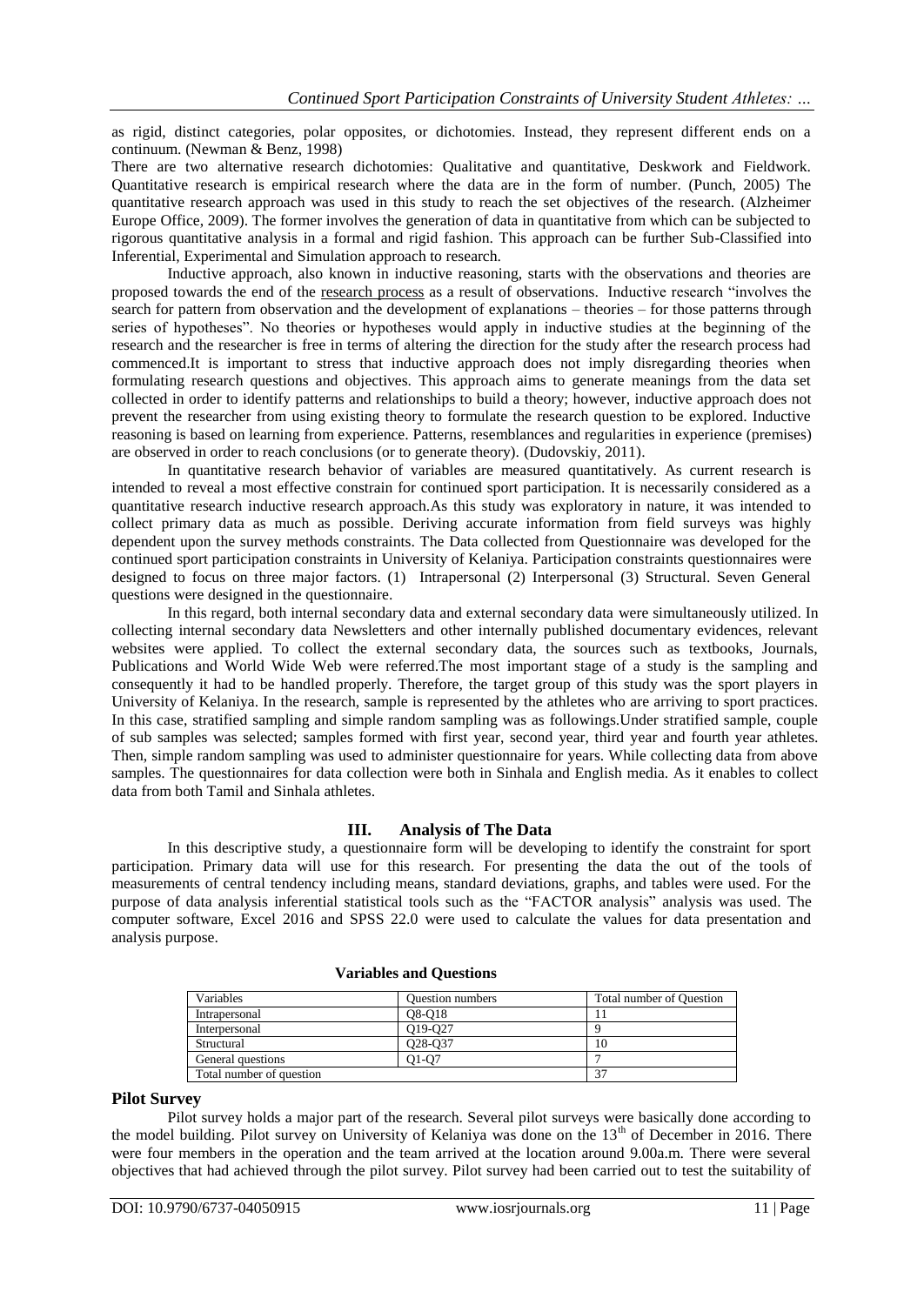the questionnaire to the particular site. Formulated basic questionnaire with 30 questions based on continued participation in sport was subject to Reliability, and validity test. In this case, 20 questionnaires were given to the tourists. According to the reliability test, positive value could be obtained. Therefore, the same questionnaire was employed for the research. Then the questionnaires were prepared in order to distribute among sample. This was done for the purpose of having a better confirmation regarding the reliability and validity of questionnaires.

| <b>Reliability Statistics</b> |            |  |  |  |
|-------------------------------|------------|--|--|--|
| Cronbach's                    |            |  |  |  |
| Alpha                         | N of Items |  |  |  |

.878 [30

# **3.1 Results and Findings**

KMO and Bartlett's Test

| <b>KMO and Bartlett's Test</b>                           |      |    |                    |         |  |
|----------------------------------------------------------|------|----|--------------------|---------|--|
| .557<br>Kaiser-Meyer-Olkin Measure of Sampling Adequacy. |      |    |                    |         |  |
| Bartlett's                                               | Test | of | Approx. Chi-Square | 418.430 |  |
| Sphericity                                               |      |    | df                 | 45      |  |
|                                                          |      |    | Sig.               | .000    |  |

The KMO statistics recommends to be greater than 0.5. In this KMO value is 0.557, which falls in to the range of recommended value.

**Total Variance Explained**

| Total Variance Explained |                            |               |              |                        |                                 |                         |                        |                            |               |
|--------------------------|----------------------------|---------------|--------------|------------------------|---------------------------------|-------------------------|------------------------|----------------------------|---------------|
|                          | <b>Initial Eigenvalues</b> |               |              | Extraction<br>Loadings | Sums of Squared                 |                         | Rotation<br>Loadings   | Sums                       | of<br>Squared |
| Compon<br>ent            | Total                      | % of Variance | Cumulative % | Total                  | $\frac{0}{0}$<br>of<br>Variance | Cumu<br>lative<br>$\%$  | Total                  | of<br>$\%$<br>Varianc<br>e | Cumulative %  |
| $\overline{1}$           | 2.600                      | 26.002        | 26.002       | 2.600                  | 26.002                          | 26.00<br>$\overline{c}$ | 1.97<br>5              | 19.751                     | 19.751        |
| $\overline{2}$           | 2.099                      | 20.990        | 46.993       | 2.099                  | 20.990                          | 46.99<br>3              | 1.97<br>$\overline{2}$ | 19.725                     | 39.475        |
| $\overline{3}$           | 1.643                      | 16.431        | 63.424       | 1.643                  | 16.431                          | 63.42<br>4              | 1.85<br>7              | 18.572                     | 58.047        |
| $\overline{4}$           | 1.261                      | 12.606        | 76.030       | 1.261                  | 12.606                          | 76.03<br>$\Omega$       | 1.79<br>8              | 17.983                     | 76.030        |
| 5                        | .705                       | 7.051         | 83.081       |                        |                                 |                         |                        |                            |               |
| 6                        | .520                       | 5.199         | 88.280       |                        |                                 |                         |                        |                            |               |
| $\overline{7}$           | .422                       | 4.220         | 92.501       |                        |                                 |                         |                        |                            |               |
| 8                        | .342                       | 3.419         | 95.919       |                        |                                 |                         |                        |                            |               |
| 9                        | .281                       | 2.806         | 98.725       |                        |                                 |                         |                        |                            |               |
| 10                       | .128                       | 1.275         | 100.000      |                        |                                 |                         |                        |                            |               |

*Extraction Method: Principal Component Analysis.*

According to the total variance explained, there are four constraints which have the Eigen value greater than 1. There are four components in the table which is automatically shown. In this study, the survey data reveals the obstacles in academic environment in the percentage of 76.03%. The other not revealed 23.97% percentage of obstacles suggestion for future research.

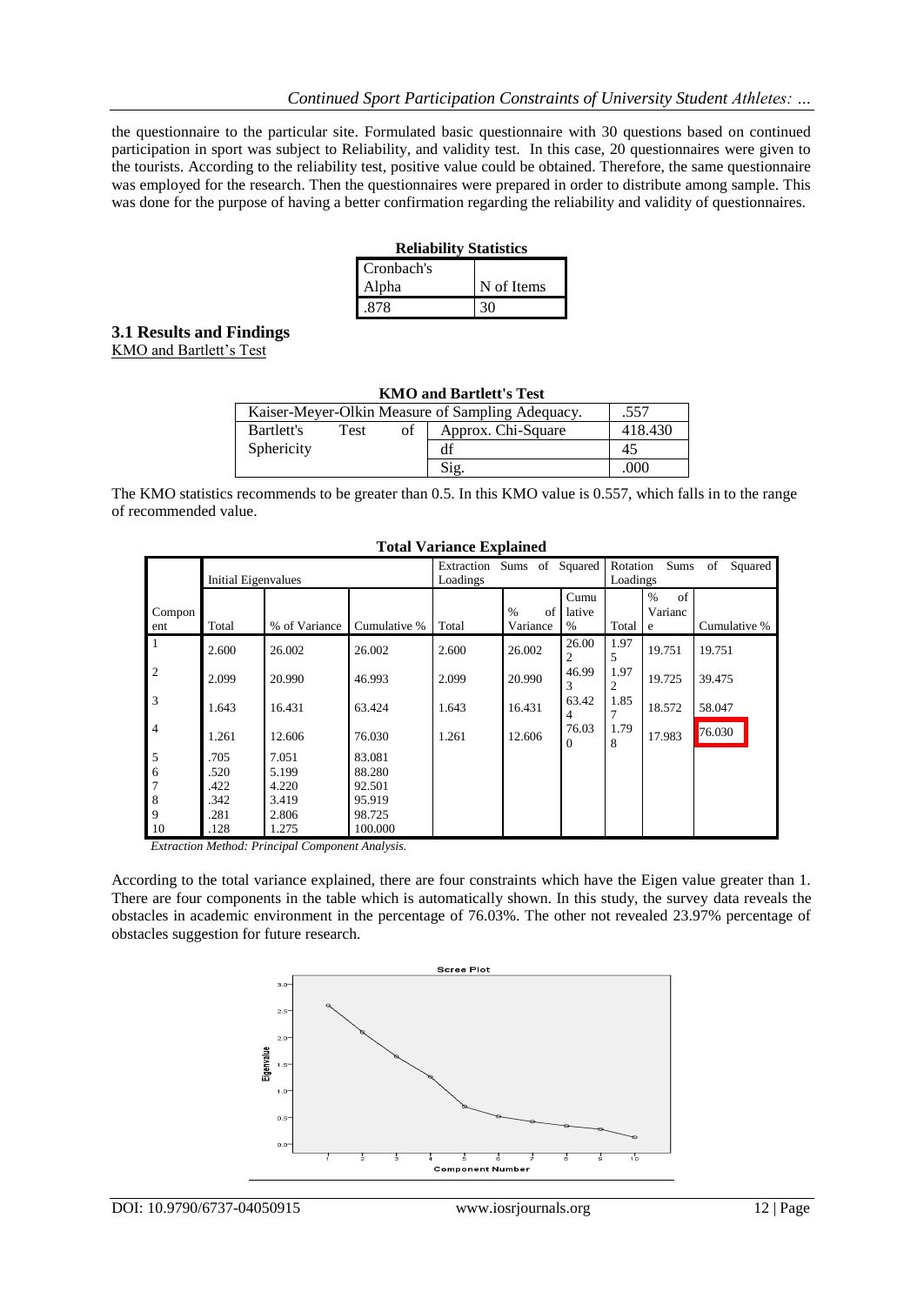## Constraints Components

According to the above screen plot, there are four components which have the Eigen value greater than one Failure in this study, the KMO value was less than 0.5, hence the researcher adjusted and removed the values less than 0.5 and after analyzing again below table was received.

|          | Component |      |      |      |
|----------|-----------|------|------|------|
|          |           | 2    | 3    | 4    |
| factor1g | .838      |      |      |      |
| factorla | .822      |      |      |      |
| factor1k | .720      |      |      |      |
| factor3f |           | .909 |      |      |
| factor3h |           | .895 |      |      |
| factor2e |           |      | .911 |      |
| factor2d |           |      | .857 |      |
| factor3c |           |      |      | .846 |
| factor3a |           |      |      | .816 |
| factor2h |           |      |      | .608 |

| <b>Rotated Component Matrix</b> |  |  |  |
|---------------------------------|--|--|--|
|---------------------------------|--|--|--|

Extraction Method: Principal Component Analysis.

Rotation Method: Varimax with Kaiser Normalization. <sup>A</sup>

a. Rotation converged in 5 iterations.

Through the rotated components matrix there are obstacles identifying under four components. These identified obstacles are Intrapersonal, Structural, Facilities and time. Mainly, impact for sports are continuous participation for lectures and also, there are some other factors like time and facilities which affect the continuous participation. For. University Sports. Intrapersonal Constraint

#### **Intrapersonal Constraints Category**

|                        | -                  |
|------------------------|--------------------|
| <b>Questions</b>       | <b>Eigen Value</b> |
| I'm not fit enough     | 0.838              |
| It makes me feel tired | 0.822              |
| I'm not skilled enough | 0.720              |
|                        |                    |

#### **Structural Constraint**

| <b>Ouestions</b>                   | Eigen Value |
|------------------------------------|-------------|
| Transportation takes too much time | 0.909       |
| I have no reachable facility       | 0.895       |

#### **Time Constraint**

| <b>Ouestions</b>                                | <b>Eigen Value</b> |
|-------------------------------------------------|--------------------|
| I don't have time due to my University lectures | 0.911              |
| I don't have time due to work                   | 0.857              |

### **Facility Constraint**

| <b>Ouestions</b>            | Eigen Value |
|-----------------------------|-------------|
| Facilities are inadequate   | 0.846       |
| Facilities are poorly kept  | 0.816       |
| My friends do not have time | 0.608       |

# **IV. Conclusion**

The current research examined the influence of constraints for sport participation. There were sport participants chosen for this study, respectively. The sample was 114 participants. There were two variables, one depends variables used in this study. Most participant constraints which is to sport participation was as dependent variable some results have been presented of a survey aimed at explaining effect of constraints for sport participation in Sri Lankan Universities. Due to the small size of the sample analyzed and the limited statistics performed. Firstly, researcher find out most affected constraints for sports participation and for that University administration should concern about time duration for sport participation to balance participation of each trails. Obstacles identifying under four components. These identified obstacles are Intrapersonal,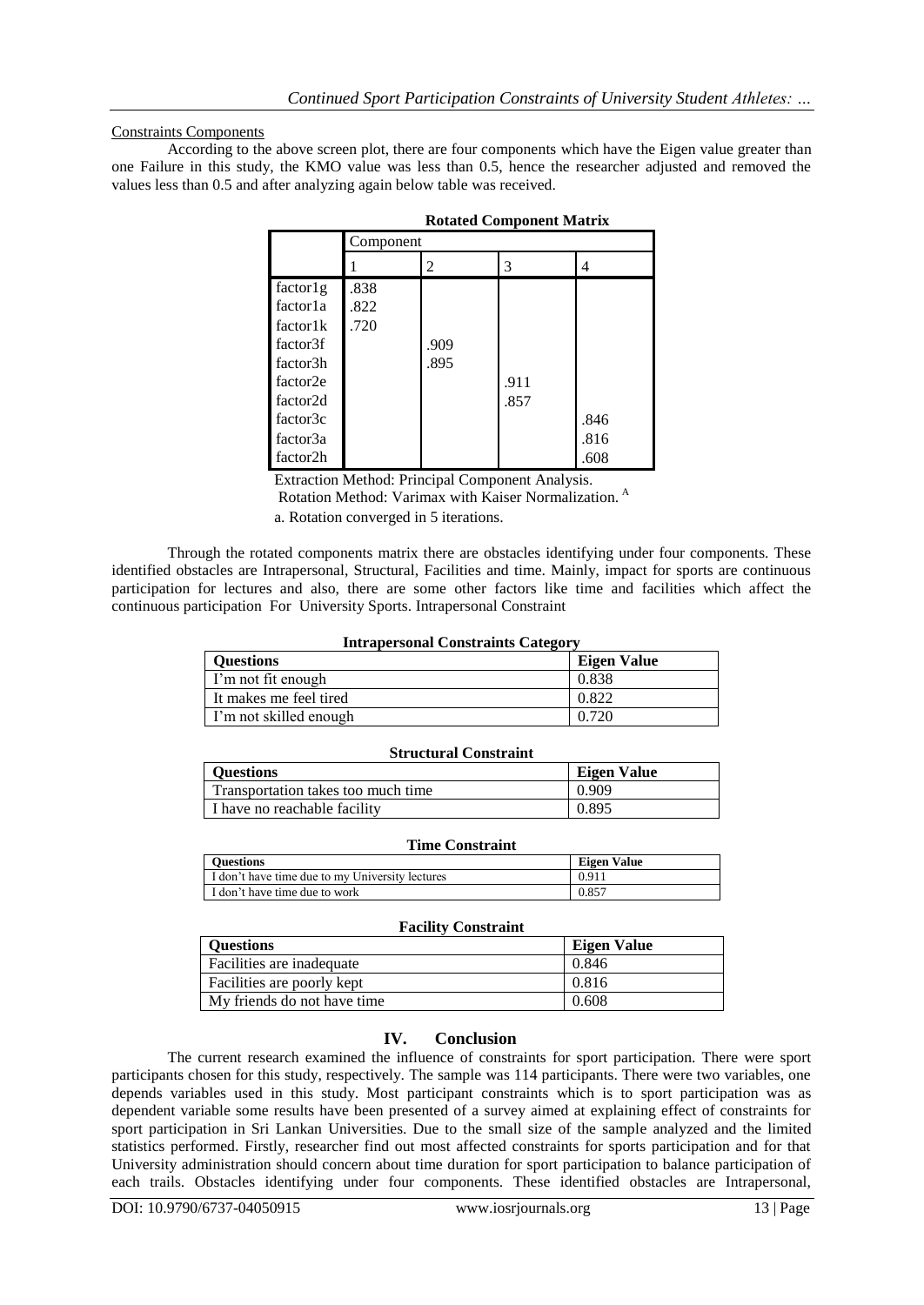Structural, Facilities and time. Mainly, impact for sports are continuous participation for lectures and also, there are some other factors like time and facilities which affect the continuous participation for University sports.

#### **V. Recommendation**

Based on the finding of the researcher would recommend the followings to the participants of the sports participation and sports authority

- Sports authority should more concern about time duration and academic sessions about sport participation which time from University sport participants, because of the most sport participant's sensitive about this factor. Through that the University administrator can encourage or discourage each sport trails participate.
- $\triangleright$  Sport recreation managers can overcome these constraints by bolstering existing sporting programs.
- Adding public transportation or rerouting existing public transportation network via some sport area (Indoor stadium, Swimming pool) may alleviate the transportation issue to some extent.
- $\triangleright$  University resource managers can eliminate the inadequate facilities constraint by adding facilities to sport area and players wants as per expectation of different user groups.
- $\triangleright$  These constraints (e.g., lack of transportation, and inadequate facilities) can be lowered by income to some extent. Hence governments' policies in regard to income and education directly affect sport participation rates
- $\triangleright$  As the current study was delimited to intrapersonal, structural, time and facilities constraints, future studies should adapt the scale for use on other constraints (e.g., interpersonal, financial). In particular, an examination of the continued sport participations further research could include other recreation activities for the studies. This study has used only 114 sport participating data; further more studies could increase this sample size.

Obstacles which were not revealed in this study, 23.97% is proposed to be reveal in a future. Research.

#### **References**

- [1]. Administration, U. o. (2016).<br>[2]. Alahmad, M. E. (2016). Cons
- [2]. Alahmad, M. E. (2016). Constraints and Motivations on the Participation of Saudi Arabian .
- [3]. Alahmad, M. E. (2016). Constraints and Motivations on the Participation of Saudi Arabian .
- [4]. Anokye, N. K., Subhash Pokhrel, & Julia Fox-Rushby . (2013). Measuring the effect of opportunity cost of time on participation in sports and exercise. Open Journal of Preventive Medicine , 380-392 .
- [5]. Anokye, N. K., Subhash Pokhrel, & Julia Fox-Rushby . (2013). Measuring the effect of opportunity cost of time on participation in sports and exercise. Open Journal of Preventive Medicine .
- [6]. dictionary, B. (n.d.).
- [7]. dictionary, C. (n.d.).<br>[8]. Dudovskiy, J. (201
- [8]. Dudovskiy, J. (2011). Inductive Approach (Inductive Reasoning). Retrieved from Research Methodology: http://researchmethodology.net/research-methodology/research-approach/inductive-approach-2/
- [9]. Fredman, P., Ulla Romild , Mike Yuan , & Daniel Wolf-Watz . (2012). Latent Demand and Time Contextual Constraints to Outdoor Recreation in Sweden . forests, 1-21.
- [10]. Fredman, P., Ulla Romild , Mike Yuan , & Daniel Wolf-Watz . (2011). Latent Demand and Time Contextual Constraints to Outdoor Recreation in Sweden . forests.
- [11]. G.Rintaugu, E., Francis M.Mwangi, & Nicholas K.Bailasha. (2013). Negotiating Constraints to Sport Participation of University Soccer Players . Journal of Education and Practice , 146-153.
- [12]. Hallmann, K., Christoph Breuer, Brad R. Humphreys , & Jane E. Ruseski. (2011). Family structure, time constraints, and sport participation. European Review of Aging and Physical Activity, 57–66.
- [13]. HSU, Y.-C., CHI-KUEI YEH , & CHI-MING HSIEH . (2015). Leisure Constraints, Leisure Satisfaction, Life Satisfaction, and Self-Rated Health in Six Cities in Taiwan. Leisure Sciences An Interdisciplinary Journal, 232-251.
- [14]. Kim, Y. K. (2010). Constraints and Motivators: A New Model to Explain Sport Consumer Behavior. Journal of Sport Management, 190-210 .
- [15]. Kim, Y. K., & Galen Trail . (2010). Constraints and Motivators: A New Model to Explain Sport Consumer Behavior. Journal of sport management.
- [16]. LEE, J. O.-H., LEE,C HANG-SEOP, & CHO,M IN-HAEN. (2011). Influence of Perceived Constraints and Social Factors on Sport Participation after School among Korean Youths . World Leisure Journal.
- [17]. Lee, J.-H., Chang-Seop Lee , & Cho Min-Haeng. (2011). Influence of Perceived Constraints and Social Factors on Sport-Participation after School among Korean Youths. World Leisure Journal, 48-54.
- [18]. Lee, J.-H., Lee, C.-S., & Min-Haeng, C. (2011). Influence of Perceived Constraints and Social Factors on Sport-Participation after School among Korean Youths. World Leisure Journal.
- [19]. Newman, & Benz. (1998).
- [20]. Palreddy, S. (2012). SPORTS PARTICIPATION AMONG SOUTH ASIAN AMERICANS: THE INFLUENCE OF ACCULTURATION AND VALUE OF SPORT.
- [21]. Palreddy, S. (2012). Sports Participation Among South Asian Americans: The Influence of Acculturation and Value of Sport .
- [22]. Pupil voice wales. (n.d.).
- [23]. Rung, C. F., Wang, C. Y., Yu-Cheng Huang, & Yan-Kwang Chen. (2010). Developing a Case-based Reasoning System of Leisure Constraints. Information Technology Journal, 541-548.
- [24]. Sandlin, J. (2014). Sport Participation & Character Development: A Symbiotic Relationship.
- [25]. Skille, E. Å. (2011). Sport for all in Scandinavia: sport policy and participation in Norway, Sweden and Denmark. International Journal of Sport Policy and Politics .
- [26]. Sport and dev.org. (n.d.).
- [27]. Sport Council, U. o. (2016).

DOI: 10.9790/6737-04050915 www.iosrjournals.org 14 | Page